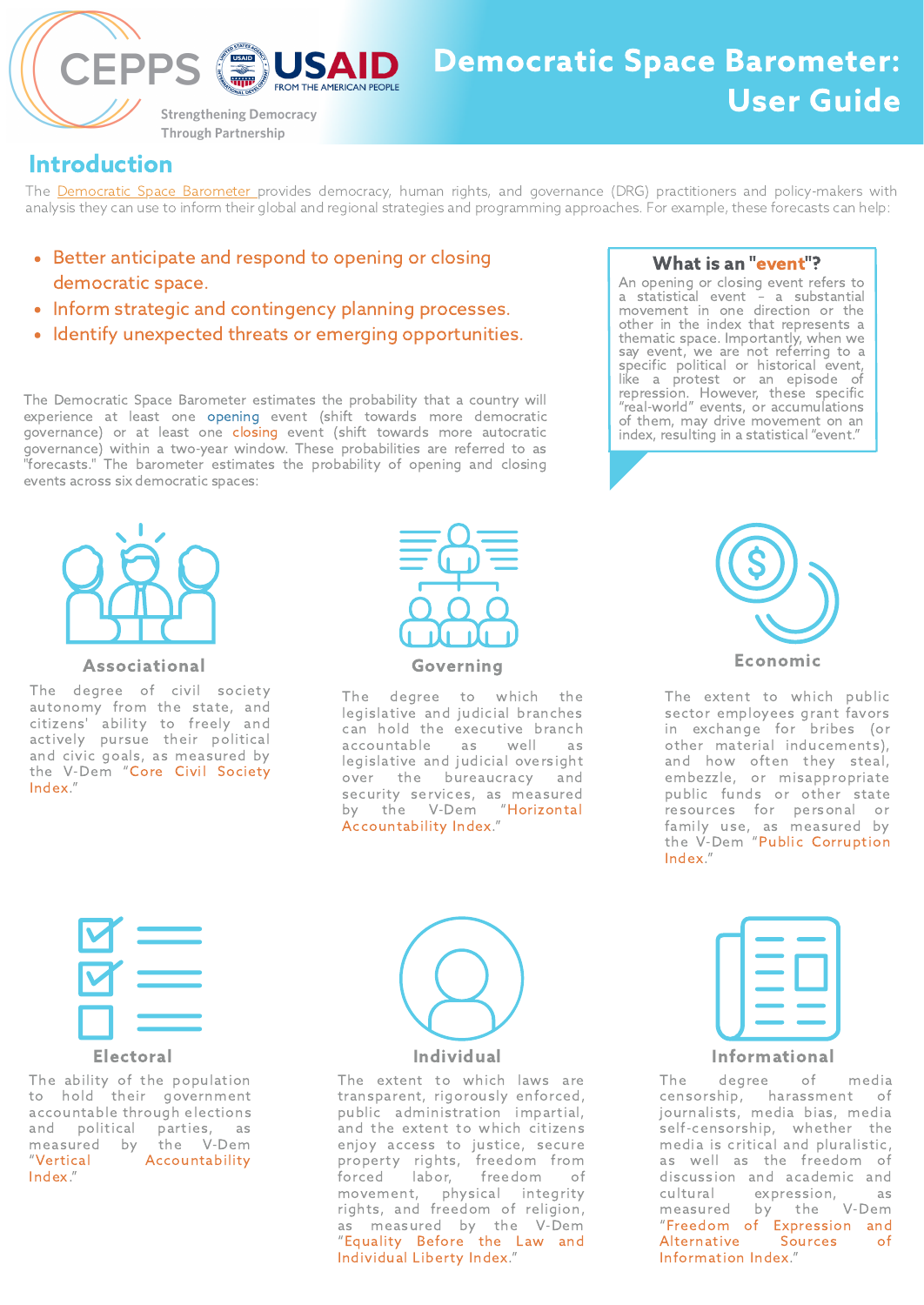# How to Understand the Forecasts:

For each country, for all six spaces, the barometer reports three numbers:

- the probability of a closing event,
- the probability of an opening event,
- and the probability there will be no opening AND no closing event.\*

These three probabilities do not sum to 100%. The occurrence of a substantial opening event and a substantial closing event over a two-year span are not mutually exclusive events. Though relatively rare, a country can experience back-to-back opening and closing events within the same space within the two-year period.

 $\mathbf +$ 

#### India

Event probabilities for the Associational Space (+/-0.05 change in the V-Dem's Core Civil Society  $Index)$ 

**Closing Event: 52%** Stable: 31% **Opening Event: 34%** 

**Closing Risk Ranking: 1 Opening Risk Ranking: 35** Associational Level in 2019: 0.359 Associational Change 2018-2019: -0.072

**Estimate 2020-21** 

The bar chart shows all three probabilities for the top 20 countries ordered from highest to lowest according to the type of event and region. Click on a bar for more case-specific information.



The map focuses on type of event for the specified space. Additional information for each country is available by clicking on the map.

# Interpreting Probability:

These forecasts produce probabilities, not certainties. A high probability does not necessarily mean an event (opening or closing) will occur. Similarly, a low probability does not necessarily mean that an event will not occur. As an example, let's examine this jar of ten marbles.

If we apply this logic to the [Democratic](https://www.v-dem.net/demspace) Space Barometer, a country with a 40% chance of closing in the Associational Space, for example, may have better odds of experiencing a closing event compared to other countries, but in 60% of cases with similar characteristics and circumstances, a closing event may not occur.



The jar contains four orange marbles (40%) and six gray marbles (60%). Although the probability of drawing a gray marble is higher, in repeated blind draws, we should still expect to pull out an orange marble sometimes.



The main source for the barometer is the <u>Varieties of [Democracy](https://www.v-dem.net/) (V-Dem) dataset.</u> Each democratic space is represented by a specific V-dem index, and the predictions are generated by machine learning models that incorporate the V-Dem data and political and economic data from other external sources -- in all, over 450 variables for 169 countries going back to 1970.

Also, these probabilities are averages, not single events. If we were to draw a single marble from the jar hundreds or thousands of times (replacing it after each draw), we should EXPECT to draw gray marbles 60% of the time. But we cannot predict with much certainty whether any single draw will be an orange or gray marble.

> These forecasts should be a supplement to, and not as a replacement for, practitioners' and policy-makers' deep expertise about these complex processes in specific contexts. Decisions about resource allocation, strategy, program design, contingency planning, and especially operational security should not be made based on these forecasts alone.

# What are forecasts based on?

These figures are visible in the screenshot of the Barometer below:

#### Top 20 Closing Event Estimates for the Associational Space Global, 2020-2021

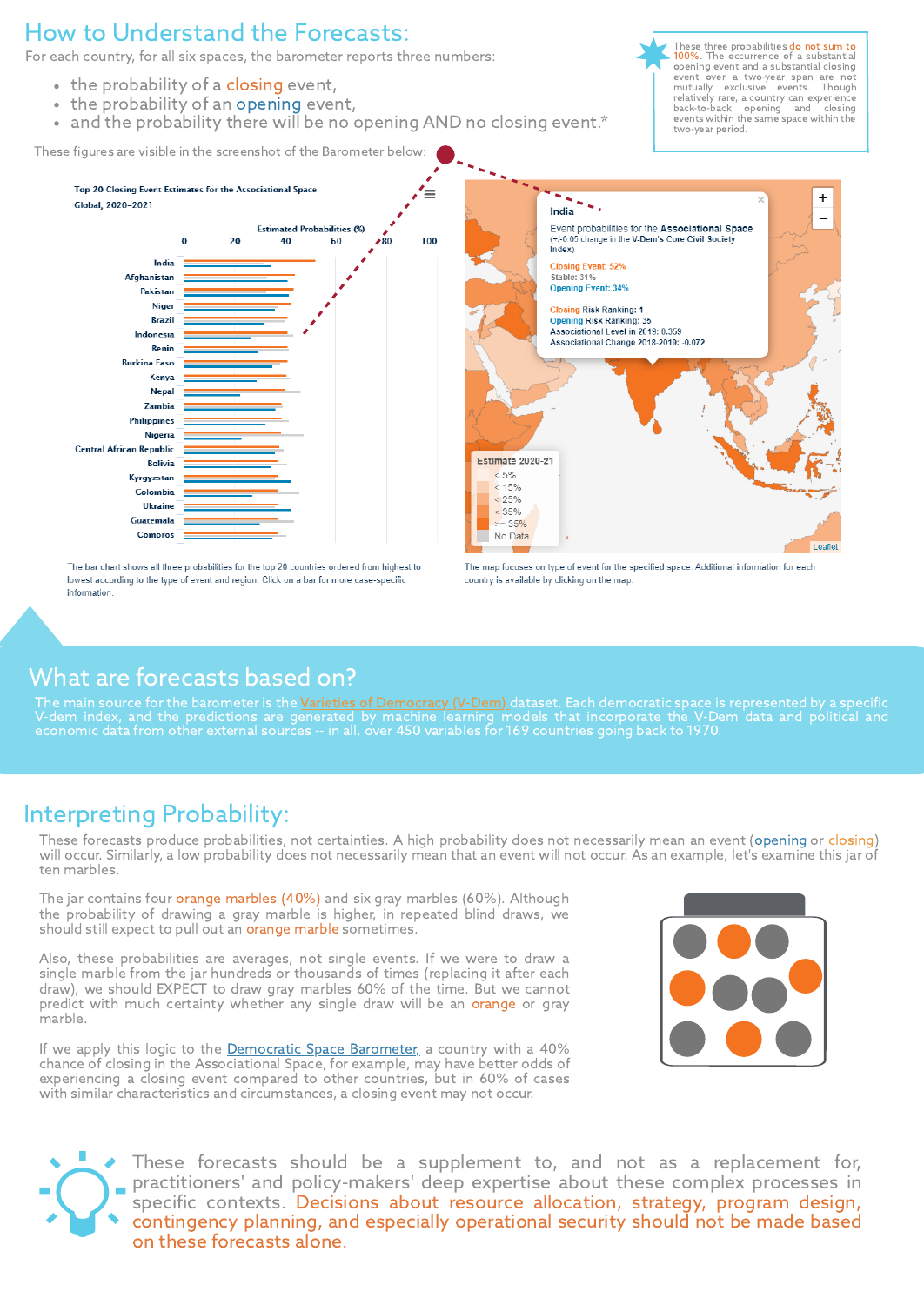# Contingency Planning and Adaptation:

To what extent can we rapidly adapt or scale up activities to mitigate potential risks or take advantage of potential opportunities, based on the forecasts?

- In your region, are there patterns of threats and opportunities across spaces? Do our regional strategy and programmatic approaches reflect or diverge from these expectations?
- What adaptations to our strategy or approaches should we consider or plan for, given these regional patterns or trends? • Is there a space or sector that you are very worried (or optimistic) about but that does not seem to register in the forecast?
- How can we better position ourselves to respond to such threats or openings?

### Patterns or Trends in the Forecasts:

# Exercise One: How to use the Barometer for Global or Regional Strategy

Global and regional comparisons can help practitioners make more informed decisions about the strategic planning, contingency planning, and operational risk. The Top 20 rankings chart (top left tile) and the global map (top right tile) indicate potential "hot spots" – countries with a high risk of closing, or a high opportunity for opening. Use these to quickly "scan the horizon" and identify countries that warrant further investigation.

- programs compare to what the forecasts
- Are there high risk/opportunity countries where we need to further examine? Are there countries you are worried about but that are relatively low risk/opportunity
- Conversely, are there countries where we have invested a lot of resources that are relatively low risk/opportunity over the next



### When forecasts and experts disagree:

For all of the prompts above, where the forecasts diverge from your expectations, further analysis and discussion can be particularly useful to better understand risk an opportunities. Here are some additional questions to help guide your analysis when the forecast shows something different from what you expect:

- What information is available to our team or country experts that did not factor into the forecasts?
- What other regional events or trends, especially recent events, may be affecting our analysis? For example, how might a crisis spill over into neighboring countries in ways that have not shown up in the data yet?
- Have any major events transpired since the data and forecasts were released that might cause us to revise the forecasts? Keep in mind the data and forecasts are released annually each Spring based on data collected the previous calendar year.